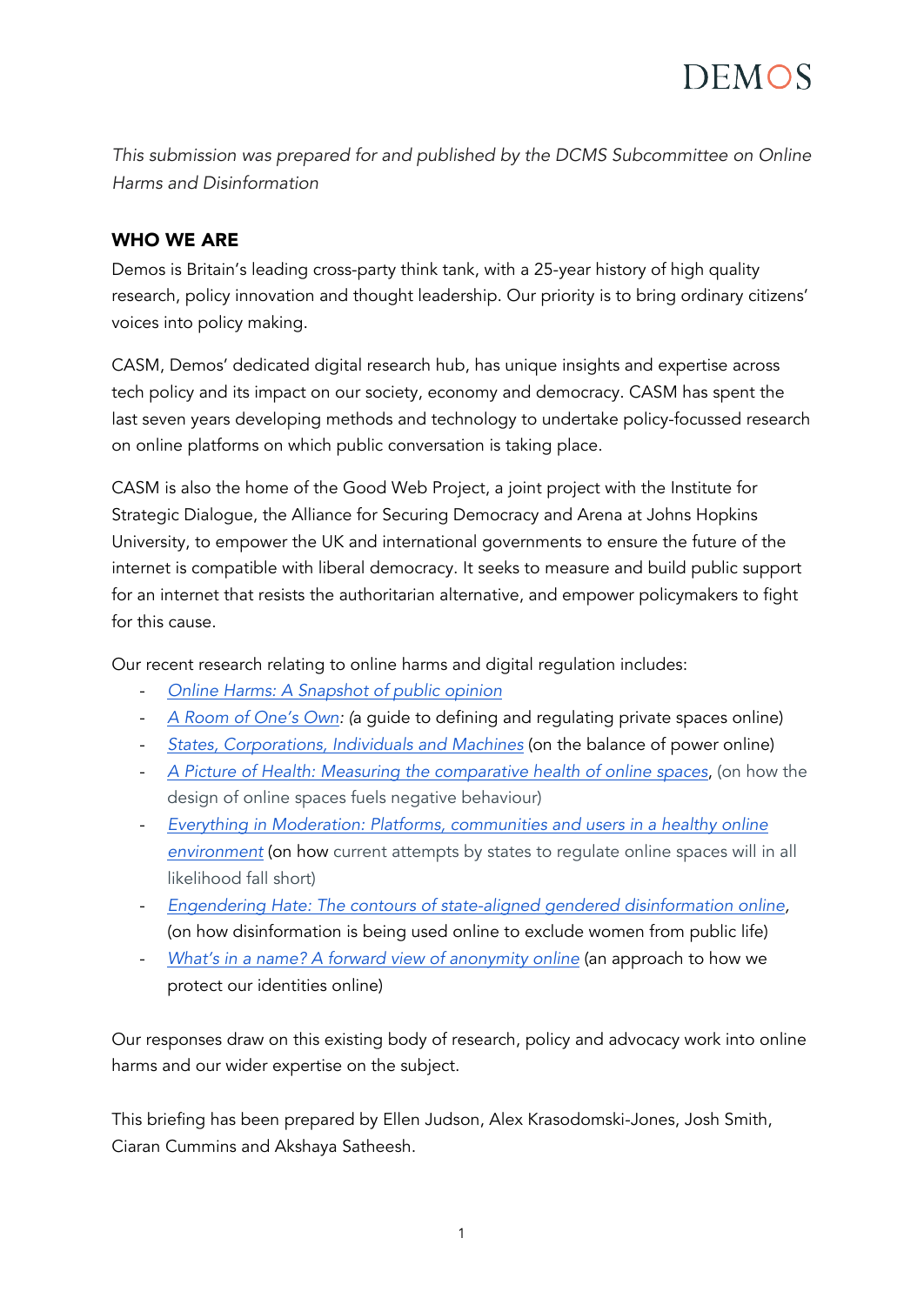

### How has the shifting focus between 'online harms' and 'online safety' influenced the development of the new regime and draft Bill?

The shift from 'online harms' to 'online safety' has led to the draft Bill and regime with both a peculiarly wide and narrow scope in ways which make successful implementation challenging.

The Bill is being described as making the UK ['the safest place in the world to be online'](https://www.gov.uk/government/publications/draft-online-safety-bill)[,](https://www.gov.uk/government/news/landmark-laws-to-keep-children-safe-stop-racial-hate-and-protect-democracy-online-published) [promising to 'k](https://www.gov.uk/government/news/landmark-laws-to-keep-children-safe-stop-racial-hate-and-protect-democracy-online-published)eep children safe, stop racial hate and protect democracy online'. As such, it implies a global approach to safety, implicitly setting itself the goal of protecting users online from all conceivable harm.

Not only is that an unachievable goal, it is also explicitly in opposition to the text of the Bill itself, which has limits on platforms' duties and excludes certain kinds of harm from scope altogether (such as some kinds of financial fraud, or social/democratic harms arising from disinformation).

Similarly, the text of the Bill poses 'safety' in opposition to rights such as privacy and freedom of expression, which are described as constraints on the pursuit of safety. This fails to consider how measures taken to protect these rights may in fact support greater user safety (privacy measures, for instance, often make users less vulnerable to threats such as hacking or doxxing).

The risk of these conflicting accounts of the purpose and scope of the Bill mean that public expectations of what the Bill can and will achieve may be out of step. Other methods to reduce the risks of harm to users and improve user rights online may also be wrongly deemed superfluous if the Bill is understood as a panacea. This Bill should be part of a suite of measures taken to build a better and more democratic Internet, and not treated as the whole solution in itself.

The Bill should define its objectives much more clearly, and be clear on how 'safety' is being understood, in order to better inform implementation and enable the success or failure of the Bill to be measured.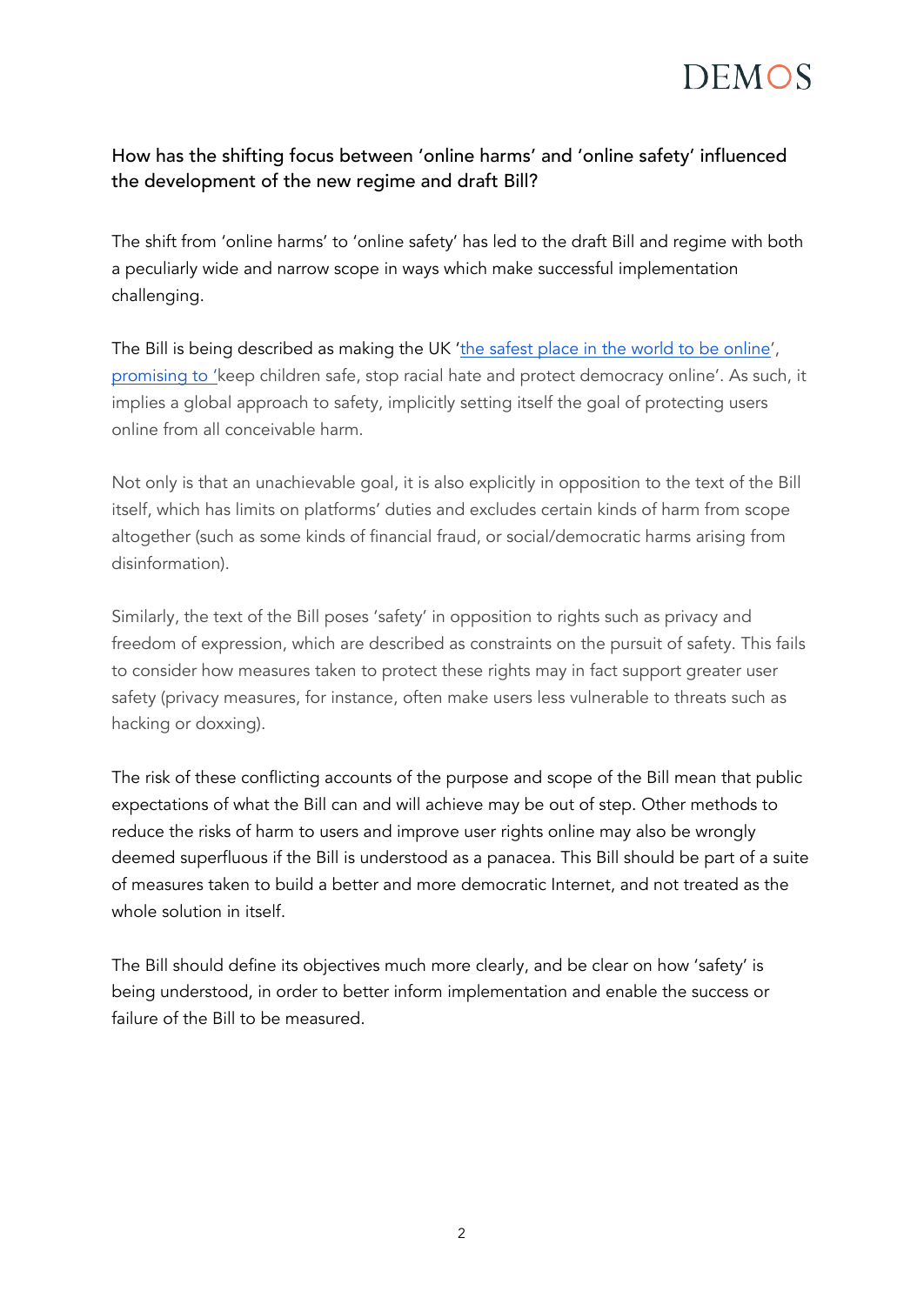### Does the draft Bill focus enough on the ways tech companies could be encouraged to consider safety and/or the risk of harm in platform design and the systems and processes that they put in place?

We are supportive of the intention of the Bill, to introduce a duty of care on platforms to identify and reduce risks of harm on their services by improving their systems and processes. However, we are concerned that the Bill as it currently stands may not achieve this aim.

Firstly, many of the key concepts in the Bill remain undefined, or deliberately left to be defined at a later point in the regulatory process (such as the priority harms, the platforms in scope, what systems platforms will be expected to have in place, and against what metrics compliance will be assessed). This means that scrutiny of the Bill at this stage is essentially an exercise in clarification, and assessing how far specific outcomes will or will not result is very difficult.

The protections for freedom of expression and privacy are crucial to be included: but as they stand, they are also at a level of generality that have the potential to allow significant infringements - as platforms are required only to 'have regard to the importance of [these rights] when deciding on, and implementing, safety policies and procedures.'

Secondly, although the Bill sets out a systems-based approach, there is a focus on reducing harm through content takedown measures, measuring the incidence of harms online and a focus on enforcing terms and conditions. Amid the promises that the Bill will 'end' harmful content online, we are concerned that in implementation this will turn into a 'content-based approach' by proxy, by prioritising the regulation of content moderation systems above other systems and design changes.

It is well understood that while certain kinds of illegal content can be policed at a content level, reducing the risk of most harms requires systemic change. Concrete examples in the offline world include our approach to food and public health.<sup>[1](#page-2-0)</sup> To reduce the harm to people's health from what they eat, we would fail if we just relied on banning toxic substances from foodstuffs: we also have restrictions on food advertising, taxes on certain foods, requirements about labelling food accurately, community initiatives to support people to access healthy food. Likewise, there is no simple policing solution and no

<span id="page-2-0"></span><sup>&</sup>lt;sup>1</sup> For discussion of a public health approach to [online](https://www.kcl.ac.uk/news/fixing-the-glitch) abuse, see Glitch's work on *online* [abuse\)](https://www.kcl.ac.uk/news/fixing-the-glitch).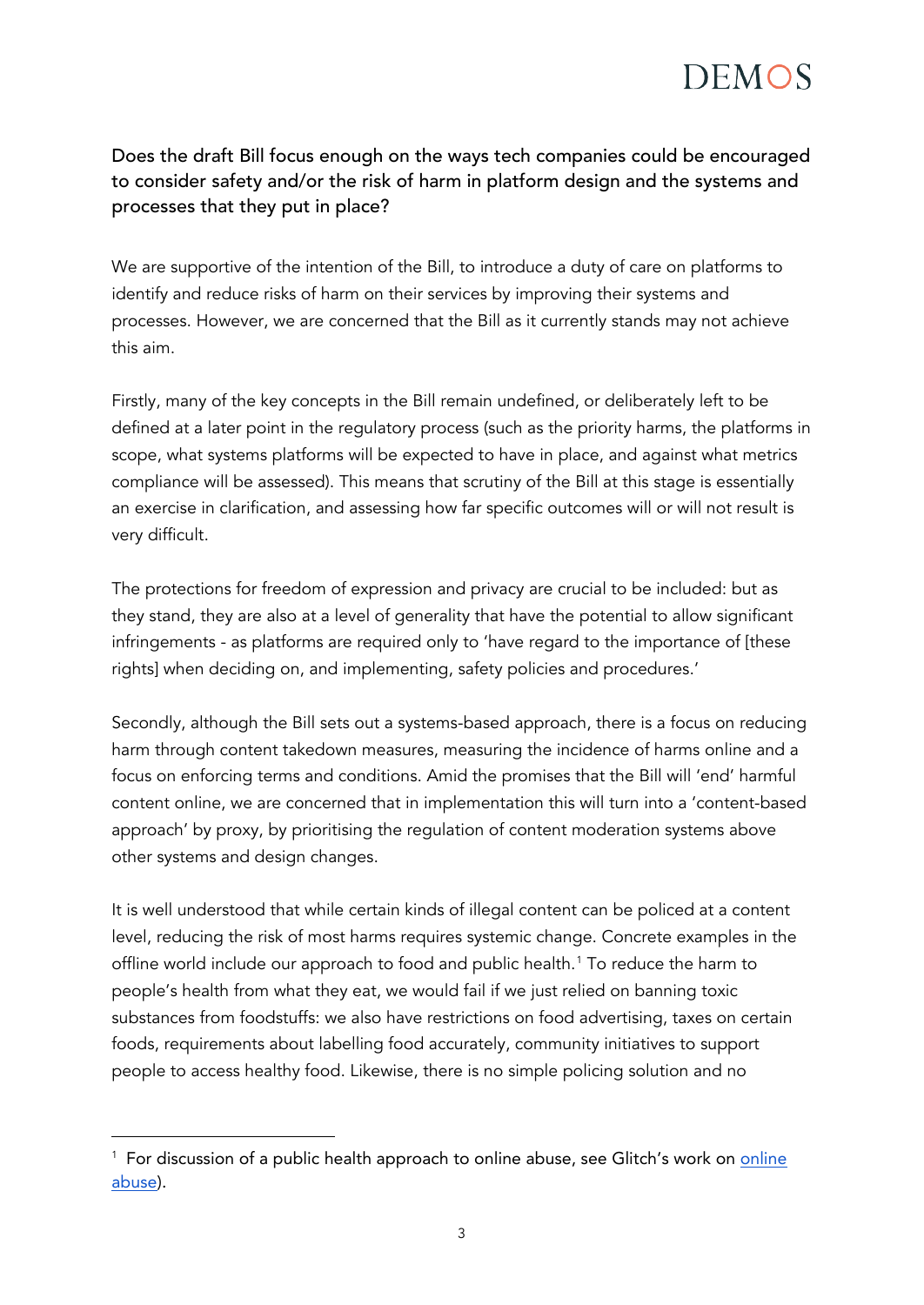

individual content-level solution, to harms arising from hugely diverse and scaled forms of online content.

Moreover, for some forms of illegal content (such as abuse, hate speech &c), it is very difficult to define easily which pieces of content [definitely qualify as legal or illegal.](https://www.politico.eu/article/germany-hate-speech-internet-netzdg-controversial-legislation/) Having a content-based approach, therefore, which requires that illegal speech be taken down and legal speech remain up, risks both over-moderating legal speech that gets accidentally taken down, and *undermoderating* extremely harmful speech that are against platforms' terms of service and which users expect to be dealt with, and which cause significant harm to its targets. Both of these risks can be mediated (if not removed entirely) by a systemsbased approach that seeks to regulate systems that increase or decrease the risk of users suffering harm, rather than seeking to regulate content by proxy.

The aim of the Bill should be to reduce the risk of harm occurring in the online environments in its scope, rather than simply to reduce a given incidence of harmful content. Focusing only on content removal risks overlooking other systems platforms should be using in a way that protects and supports users, including: reporting processes and resources offered, behavioural nudges, user powers to shape their online experience, support and incentivisation for communities setting their own standards, content interaction and labelling systems, content curation systems and promotion systems, and data collection and tracking systems. A focus on reducing risk also encourages more proactive measures to reduce harm, rather than only retroactive content takedown.

We would hope to see greater specificity in the Bill on the expectations for platforms. This should particularly focus on:

- a) how they will be expected to reduce *risks of harm*
- b) how this risk will be measured beyond incidence of harmful content
- c) how they will be expected to protect rights

This should be set out ahead of legislation being passed so that these expectations can be subject to scrutiny, and create greater certainty for users and platforms.

The algorithms used by the service and the design and operation of the service (including the business model, governance and other systems and processes) are already included in the Bill. These could be given much greater prominence and substantiation throughout the Bill.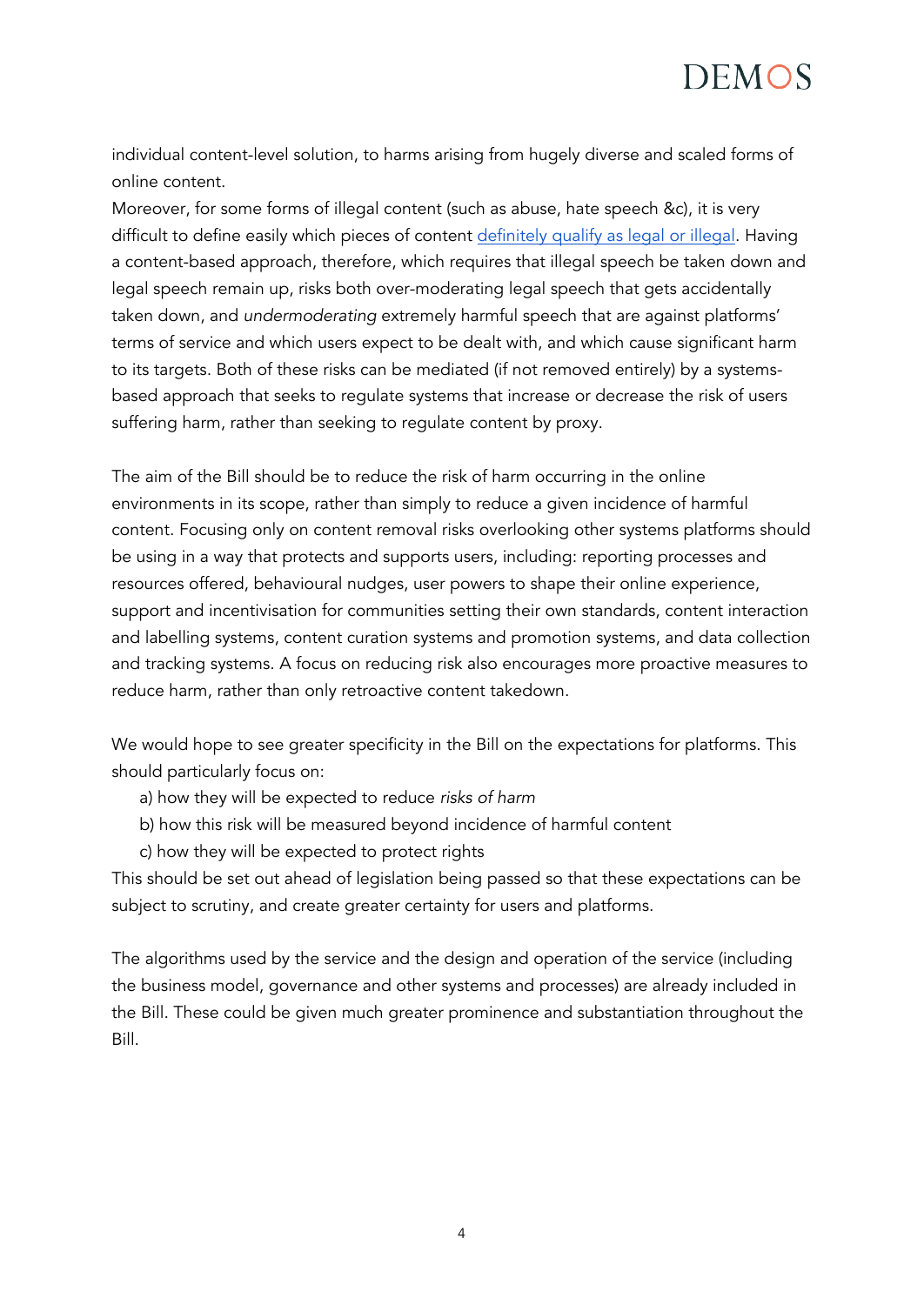

Are there any contested inclusions, tensions or contradictions in the draft Bill that need to be more carefully considered before the final Bill is put to Parliament?

#### Platforms in scope

The Secretary of State having the power to set thresholds based on general concepts such as number of users and functionalities, and 'any other factors', means there is significant uncertainty for services about which Category they will be in, and what the expectations of them will be accordingly.

We submit that platforms should be assessed by Ofcom on the basis of propensity of risk of harm arising from a service rather than number of users and functionalities (though both of those factors could inform a judgement about risk): both to ensure that low-risk platforms are not overburdened with compliance requirements and that high-risk but low-user, lowfunctionality platforms do not escape requirements to reduce the risk of harms on their services.

#### Privacy protections

We are concerned that the privacy protections currently in the Bill are inadequate.

The current duty has several limitations:

a) it is a duty to 'have regard to' the importance of, rather than a duty *to* protect users from unwarranted infringements of privacy

b) it is restricted to the implementation of safety policies rather than policies more generally

c) the lack of definition about the process or framework for deciding when an infringement of privacy is 'warranted' risks privacy infringements being too easily justified.

This last concern is exacerbated by the potential conflict of privacy protection with other clauses of the Bill.

Without further clarification, clauses which require systems designed to present children from accessing certain content, that allow OFCOM to require the use of certain technologies be used to identify illegal content, including in private channels, may lead to platforms removing essential privacy protections under the guise of it being 'not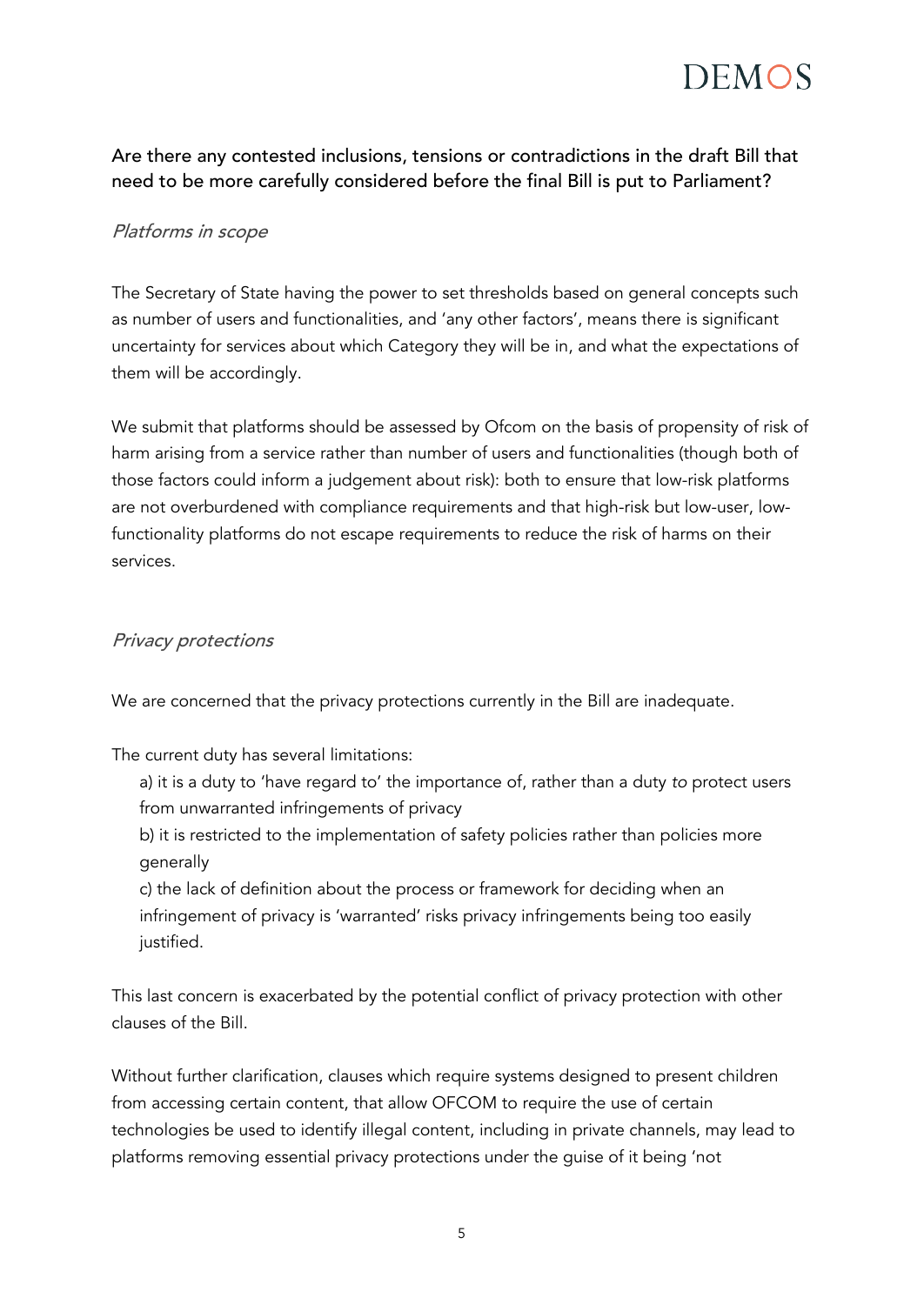

unwarranted', despite significantly undermining user privacy. This is an opportunity for the government to stand up for users' privacy in the face of enormous overreach by corporations.

## Freedom of expression protections and democratically important or journalistic content

Having additional protections for democratic content leads to the question of why the freedom of expression protections in the Bill are not already sufficient to adequately protect the freedom of expression for political/democratic speech. If they are not, they should be strengthened to better protect expression more broadly.

As currently written, 'freedom of expression' and 'democratic content' are extremely open to interpretation through the Codes of Practice. Currently, the process of content moderation must be 'designed to ensure the importance of the free expression of content of democratic importance is taken into account when making decisions'. Combined with the definition of democratic content as being/appearing as 'intended to contribute to democratic political debate in the United Kingdom', this risks:

#### Overmoderation of political speech

If this requirement is interpreted merely to mean that there should be some consideration of free expression of democratic speech, then this requirement would likely become a tickbox exercise. For instance, a platform could have an appeal process which allowed political expression as grounds for appeal, which in practice made no difference to permitted expressions online. As a [House of Lords Committee has warned,](https://committees.parliament.uk/publications/6878/documents/72529/default/) it would also risk privileging speech which is more easily defined as 'political': such as political contributions by politicians or those involved in policy debates; or prioritising freedom of expression about political issues which, for instance, are actively being debated by the Government. This could see political speech by members of the public, political discussion about countries outside of the UK, or speech about wider political and social issues disadvantaged.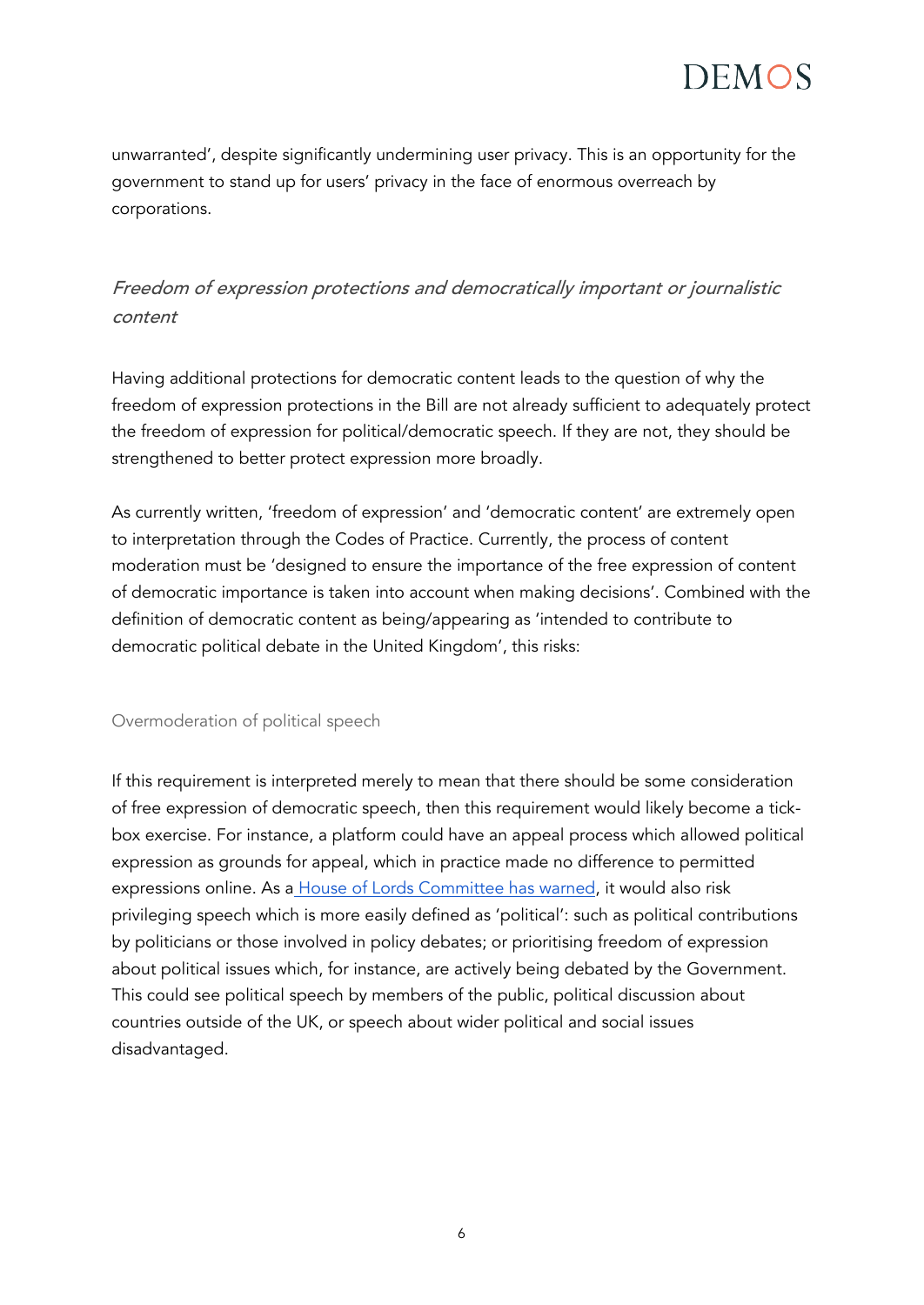#### Undermoderation of harmful speech

However, if the requirement is interpreted to mean that no content which can be argued to be democratically important may be removed, demoted, or a user banned on account of it, this also has risks for allowing widespread harm to be perpetuated. Since much abuse and disinformation is or can appear to be linked to political issues or political figures (for instance, abuse of women in public life, racist comments about immigrants, transphobic abuse in discussions of e.g. gender recognition), having general exemptions from enforcement of terms and conditions would risk allowing significant harm to be perpetrated. In the US, for instance, we have seen [false claims t](https://www.nbcnews.com/think/opinion/facebook-twitter-don-t-censor-conservatives-they-hire-promote-them-ncna1245308)hat platforms are 'censoring' certain political viewpoints being used to undermine platforms taking action on extremist or harmful speech online.

The same worries apply to the protections for 'journalistic content'. Without a more precise definition, or expectations clearly spelt out, overmoderation of legitimate journalistic content and undermoderation of extremist or hateful content under the guise of journalism are both significant risks.

We would recommend that the Bill include further details of how platforms should protect freedom of expression in general, and include within that more specific expectations for how platforms should approach the protection of political speech and journalistic speech.

### Secretary of State powers

The powers granted to the Secretary of State are significant, and in our view, excessive: the purpose of having an independent regulator, with Parliamentary oversight, is to ensure an independent and democratically legitimate process for regulating platforms. The Secretary of State having extraordinary powers, including being able to exempt certain kinds of services, vary the online safety objectives to be pursued, direct OFCOM to modify a code of practice, specify offences and priority harms, is not consistent with the pursuit of this aim.

In particular, the power to direct a modification of a code of practice to ensure that the code of practice reflects government policy should be removed. This runs a high risk of allowing government to demand platforms change their policies to benefit the government or to further other government policies which are not effective in reducing the risk of harm to users.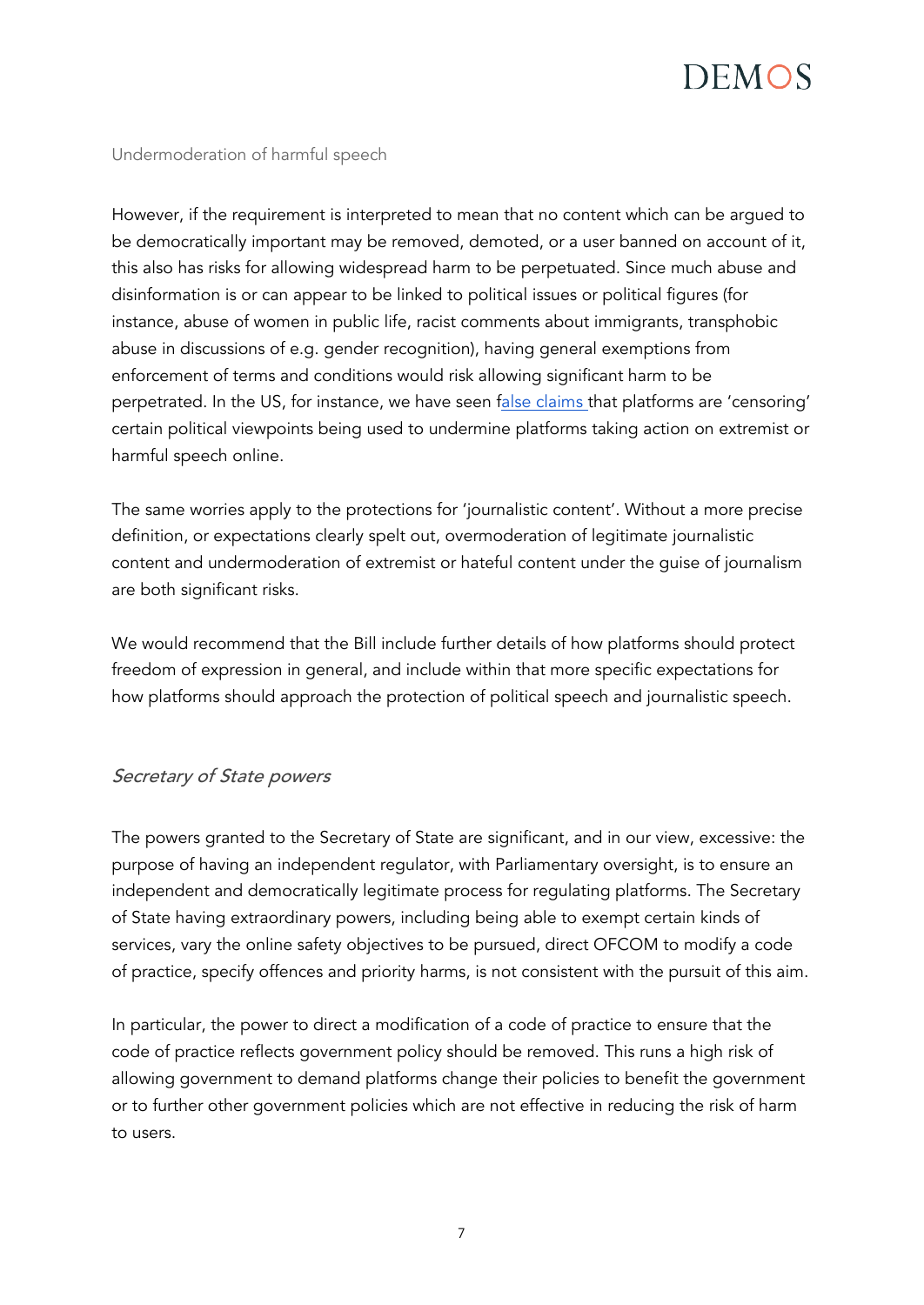The power to modify a code of practice for reasons of national security or public safety, if retained, should have additional safeguards included (such as requiring judicial oversight) given that in certain circumstances the Secretary of State is not required to submit reasons for these modifications, reducing the possibility of external scrutiny.

### Risk assessments and transparency

The Bill relies on platforms to a significant degree to produce their own credible risk assessments, procedures to deal with those risks, and information through transparency reporting about the success of those measures. How these will be audited, however, is not yet clear. Genuinely reducing risks of harm to users, as opposed to reducing the incidence of harmful content, requires much more analysis than simply numbers of reports, takedowns and appeals, which transparency reports currently often focus on. Though OFCOM has significant information powers in the Bill, to be able to scrutinise compliance from all services in scope will most likely be beyond its resourcing capabilities.

We would strongly recommend that greater priority be given than is in the current Bill to facilitating independent researcher access to platform data, with appropriate privacy safeguards, so that platform action can be better scrutinised and improve accountability for any failures to take meaningful measures to reduce risks of harm.

### What are the lessons that the Government should learn when directly comparing the draft Bill to existing and proposed legislation around the world?

We believe that by framing the Bill in terms of what the government wants to see more of, rather than content it wants stamped out, the UK can pave the way in a progressive defence of the open web in the face of its corporate and state opponents, rather than joining the long list of countries whose lexicon is limited to reactive policing of whatever harmful content is currently in vogue.

Proposed [Online Harms legislation](https://www.canada.ca/en/canadian-heritage/campaigns/harmful-online-content/technical-paper.html#a2) in Canada bears similarity to the UK proposals, but is a clear example of the dangers of seeking to legislate harmful content rather than harmful systems: and has as such led to criticism that it will unacceptably chill freedom of expression and [lead to significant overmoderation](https://www.michaelgeist.ca/2021/07/onlineharmsnonconsult/). It proposes mandating proactive monitoring and 24h takedown of certain kinds of harmful content, along with requirements for platforms to report users who share it to law enforcement. There is no substantial discussion in the